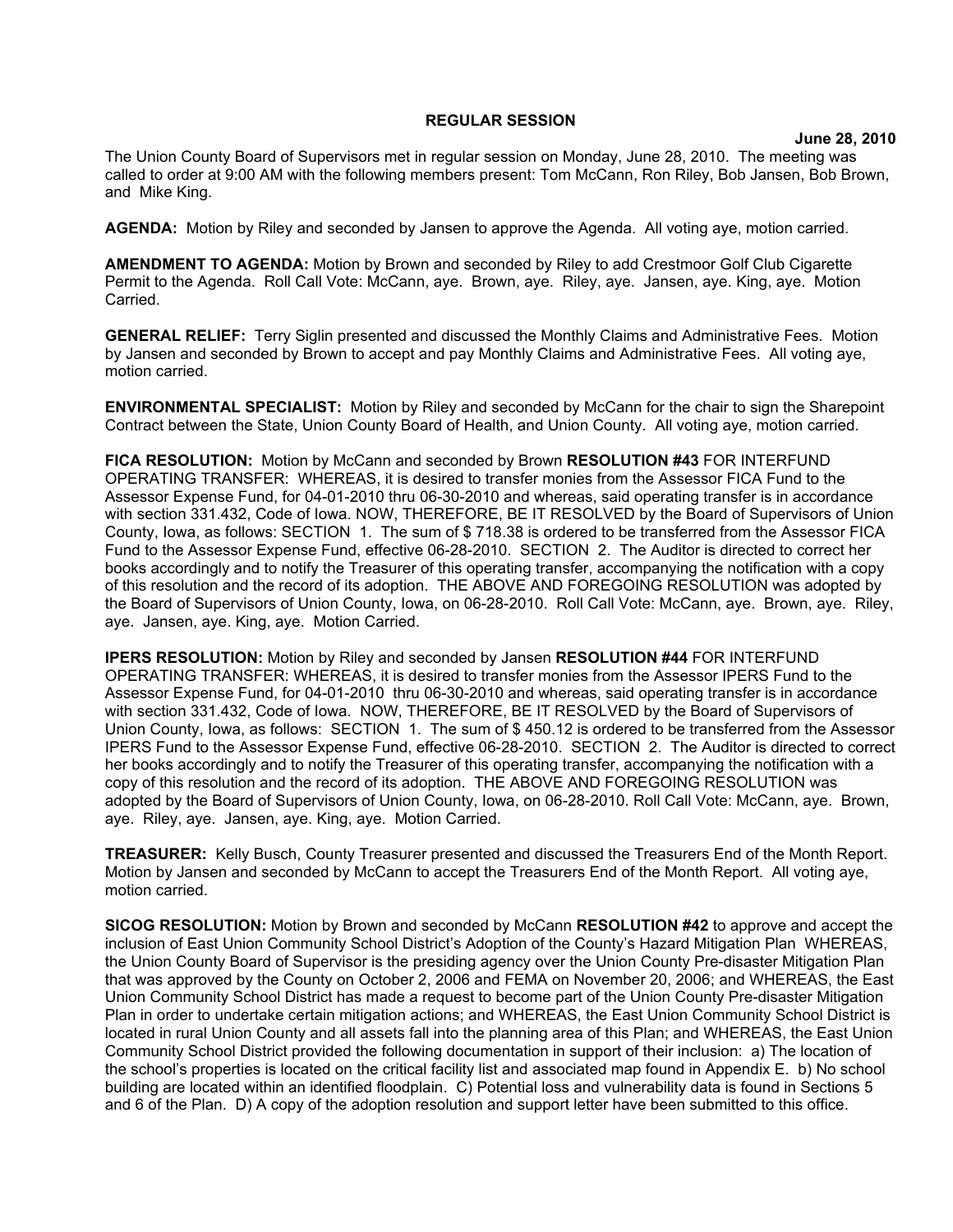e)The safe room would provide protection for residents and visitors of Union County. THEREFORE, LET IT BE RESOLVED that the Union County board of Supervisors approves and accept the inclusion of the East Union Community School District into the County's plan and requests that FEMA accepts this inclusion. Roll Call Vote: McCann, aye. Brown, aye. Riley, aye. Jansen, aye. King, aye. Motion Carried.

**COMPENSATION BOARD RECOMMENDATION:** Motion by Brown to approve the Compensation Board recommendation. Motion dies for lack of a second. Motion by Riley and seconded by Jansen to approve no pay raises. Roll Call Vote: McCann, aye. Brown, aye. Riley, aye. Jansen, aye. King, aye. Motion Carried.

**NON-UNION SECONDARY ROADS PAY RAISE:** Pam McCracken, Secondary Roads Office Manager, expressed her concerns regarding the decision for no pay raises to the non-union employees of Secondary Roads. Motion by Brown and seconded by McCann to reconsider wages for Pam McCracken and Larry Latham. Roll Call Vote: McCann, nay. Brown, aye. Riley, nay. Jansen, nay. King, aye. Motion Failed.

**CLERK'S REPORT:** Motion by McCann and seconded by Jansen to accept the Clerk Report for May in the amount of \$934.76. All voting aye, motion carried.

**JONES TOWNSHIP TRUSTEE APPOINTMENT:** Motion by Brown and seconded by McCann to accept Dale Denton's resignation of the Jones Township Trustee. All voting aye, motion carried. Motion by Brown and seconded by Riley to appoint Mike Ward as Jones Township Trustee. All voting aye, motion carried.

**CIGARETTE PERMIT:** Motion by Riley and seconded by Jansen for the chair to sign the Crestmoor Golf Club Cigarette Permit. All voting aye, motion carried.

**ENGINEER:** Steve Akes, County Engineer, presented and discussed the maintenance and activity reports, weekly spray map, and also discussed the Green Valley Road Project. **Rock Contact:** Motion by McCann and seconded by Jansen for the chair to sign a rock contract with Schildberg Construction Company Inc of Greenfield IA, for \$778,565.64 (14.50 per ton average). Roll Call Vote: McCann, aye. Brown, aye. Riley, aye. Jansen, aye. King, aye. Motion Carried.

## **Recess for Lunch at 11:55 AM Reconvened at 1:15 PM**

**CLAIMS AND HANDWRITTEN CLAIMS:** Motion by Riley and seconded by Jansen to approve claims 108313- 108545 and handwritten claim for Union County Health Insurance for \$13,479.71.

| 0001 GENERAL BASIC FUND                         | 0002 GENERAL SUPPLEMENTAL TOTAL:   | 40,070.93 |
|-------------------------------------------------|------------------------------------|-----------|
| ABEL<br>55.50                                   |                                    |           |
| ACCESS SYSTEMS LEASING<br>706.55                | 0004 LAW ENFORCEMENT CENTER        |           |
| <b>ACESS SYSTEMS</b><br>1.000.00                | COMMERCIAL ROOF COATINGS LLC       | 4,972.00  |
| <b>ACS GOVERNMENT</b><br>2,200.00               | <b>MAINSTAY SYSTEMS INC</b>        | 1,435.00  |
| ADAMS COUNTY SHERIFF<br>1,560.30                | MASTERCARD/ISSB IA ST SAV BK       | 439.97    |
| <b>ALLIANT ENERGY</b><br>939.67                 | NEWTON OVERHEAD DOORS              | 2,072.00  |
| AMOS.<br>10.00                                  | 0004 LAW ENFORCEMENT CENTER TOTAL: | 8,918.97  |
| <b>ARAMARK</b><br>12.64                         |                                    |           |
| <b>B M SALES</b><br>337.90                      | 0010 MH-DD SERVICES FUND           |           |
| BRILEY HEATING & AC INC<br>47.60                | ALEGENT HEALTH BERGAN MERCY        | 644.00    |
| CALVARY CATHOLIC CEMETERY<br>185.00             | ALEGENT HEALTH MERCY HOSPITAL      | 12,157.50 |
| CARD SERVICES<br>2.564.58                       | AREA XIV AGENCY ON AGING           | 478.51    |
| CENTEC CAST METAL PRODUCTS<br>274.73            | CARE                               | 5,790.70  |
| <b>CHAT MOBILITY</b><br>49.95                   | CASS CO MEMORIAL HOSPITAL          | 6,545.00  |
| <b>CHAT MOBILITY &amp; RADIO SHACK</b><br>65.96 | <b>CASS INCORPORATED</b>           | 2,483.83  |
| <b>CLARKE COUNTY HOSPITAL</b><br>120.00         | CHRISTIAN OPPORTUNITY CTR          | 239.04    |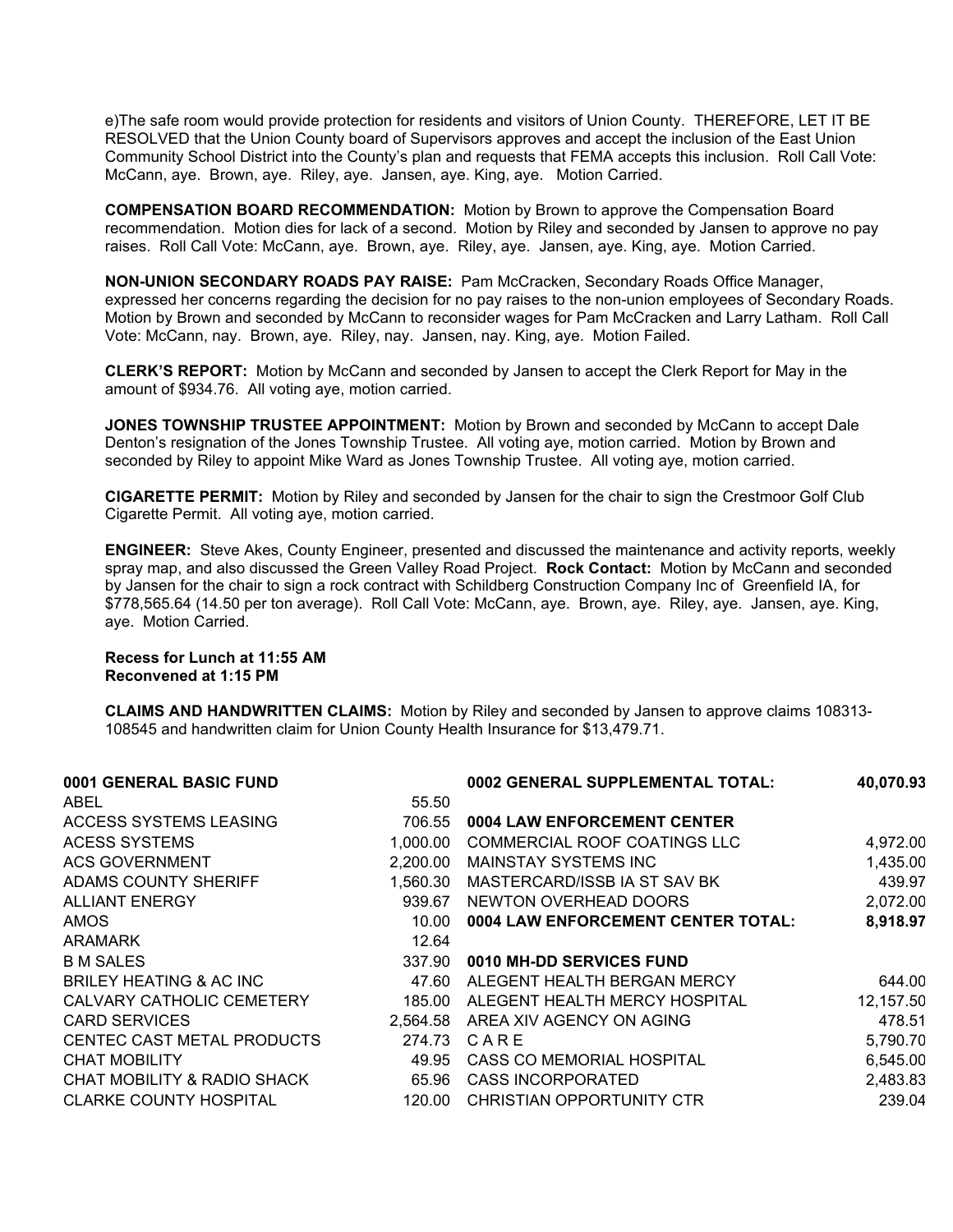| <b>CLINICAL ASSES &amp; TREATMENT</b> |               | 160.20 COMMUNITY CARE INC               | 5,599.19   |
|---------------------------------------|---------------|-----------------------------------------|------------|
| <b>COUNTRYSIDE PRODUCTS</b>           | 1,304.00      | <b>CONCERNED INC</b>                    | 44.25      |
| <b>CRESTON AUTOMOTIVE</b>             | 314.01        | <b>COUNTRY HAVEN CORP</b>               | 1,036.95   |
| <b>CRESTON MUNICIPAL UTILITIES</b>    |               | 75.02 COUNTRY VIEW ESTATES INC          | 3,403.00   |
| <b>CRESTON PLAZA APARTMENTS</b>       | 350.00        | <b>CROSSROADS MENTAL HLTH</b>           | 12,528.08  |
| <b>CRESTON PROFESSIONAL FIRE FIGH</b> | 110.00        | <b>DHS CASHIERS OFFICE</b>              | 368,040.61 |
| <b>CRESTON TRUE VALUE</b>             | 284.37        | DALLAS COUNTY COMMUNITY SVS             | 500.00     |
| CROMWELL CEMETERY ASSOC               | 90.00         | <b>GENESIS DEVELOPMENT INC</b>          | 87.83      |
| <b>DAVIS</b>                          | 350.00        | <b>GOODWILL OF THE HEARTLAND</b>        | 442.53     |
| DES MOINES STAMP MFG                  | 119.00        | <b>GUARDIAN ANGEL SERVICES</b>          | 1,856.85   |
| DIGITAL BUSINESS SOLUTIONS COR        | 1,809.97      | <b>INNOVATIVE INDUSTRIES</b>            | 5,515.32   |
| FARMERS COOPERATIVE COMPANY           | 126.68        | <b>KENYON &amp; NIELSEN</b>             | 234.00     |
| <b>GE CONSUMER FINANCE</b>            | 766.59        | MAHASKA COUNTY HOSPITAL                 | 777.50     |
| <b>GREATER REGIONAL MEDICAL CENTE</b> | 648.00        | <b>NCP OF IOWA</b>                      | 713.00     |
| <b>GREENLAWN CEMETERY</b>             | 263.00        | NEW HOPE VILLAGE                        | 1,251.06   |
| <b>GROVE CHAPEL CEMETERY</b>          | 80.00         | NISHNA PRODUCTIONS INC                  | 2,378.90   |
| HAMMER MEDICAL SUPPLY                 | 556.40        | <b>OLESEN LAW FIRM</b>                  | 163.50     |
| <b>HARMONY CEMETERY</b>               | 100.00        | PARTNERSHIP FOR PROGRESS                | 86.38      |
| <b>HEARTLAND TIRE &amp; AUTO</b>      | 1,008.22      | <b>RRACAP</b>                           | 231.66     |
| <b>HERZBERG RPR</b>                   | 164.40        | <b>RYNEARSON</b>                        | 172.80     |
| <b>HR-ONE SOURCE</b>                  | 6,299.50 SIRF |                                         | 516.00     |
| <b>HY-VEE INC</b>                     |               | 3,833.95 SOUTHWEST IA PLANNING COUNCIL  | 400.68     |
| IA TURST FOR LOCAL CONSERVATIO        |               | 25.00 SWANSON                           | 615.37     |
| ILLOWA COMMUNICATIONS                 |               | 2,410.55 SYSTEMS UNLIMITED INC          | 1,635.76   |
| IOWA CO ATTORNEYS ASSOC               | 270.00        | <b>TAYLOR RIDGE ESTATES INC</b>         | 15,681.48  |
| IOWA COUNTY RECORDERS ASSOC           | 65.00         | <b>TYLER PHARMACY</b>                   | 392.61     |
| <b>ISCTA</b>                          | 325.00        | UNION COUNTY SHERIFF                    | 925.75     |
| <b>JANSEN</b>                         | 280.50        | VOCATIONAL DEVELOPMENT CENTER           | 1,884.50   |
| JUDY M. CRAIN                         | 15.00         | WAUBONSIE MENTAL HEALTH CENTER          | 2,652.50   |
| <b>KELLY</b>                          | 160.00        | 0010 MH-DD SERVICES FUND TOTAL:         | 458,106.64 |
| <b>KENYON</b>                         | 229.49        |                                         |            |
| <b>KING DDS</b>                       | 160.00        | 0011 RURAL SERVICES BASIC               |            |
| <b>KING</b>                           | 220.00        | <b>ADAMS COUNTY SHERIFF</b>             | 1,369.60   |
| <b>KRANTZ PLUMBING &amp; HEATING</b>  | 1,389.96      | <b>BARKER IMPLEMENT</b>                 | 93.72      |
| LES NELSON INVESTMENTS                | 585.68        | <b>BOECKMAN</b>                         | 398.50     |
| MAIL SERVICES LLC                     | 476.09        | <b>IOWA TELECOM</b>                     | 73.33      |
| MARTIN MARIETTA AGGREGATES INC        | 794.54        | MATHES SEED & CHEMICAL                  | 6,399.00   |
| <b>MATURA ACTION CORP</b>             |               | 1,923.90 POKORNY BP & AUTOMOTIVE SERVIC | 14.89      |
| MAYNES LAW OFFICE                     | 84.80         | <b>UNION COUNTY ENGINEER</b>            | 62.63      |
| MEGAN A. HAGUE, RPR CSR               | 28.50         | <b>VEGETATION MGMT SUPPLY INC</b>       | 179.81     |
| MORGAN CEMETERY ASSOC                 | 140.00        | 0011 RURAL SERVICES BASIC TOTAL:        | 8,591.48   |
| OFFICE MACHINES COMPANY INC           | 2,165.59      |                                         |            |
| PAKOR INC -NW8935                     | 308.87        | 0020 SECONDARY ROAD FUND                |            |
| <b>PETZNICKS</b>                      |               | 1,206.65 ADAMS COUNTY ENGINEER          | 5,829.66   |
| <b>PIEL</b>                           |               | 7.47 ADVANCED DRAINAGE SYSTEMS (ADS     | 665.48     |
| PITNEY BOWES                          |               | 171.00 ALLIANT ENERGY                   | 455.33     |
| PRAIRIE LAWN CEMETERY                 |               | 15.00 ARAMARK                           | 242.23     |
| PRAIRIE SOLID WASTE AGENCY            | 10.00         | <b>BARKER IMPLEMENT</b>                 | 790.63     |
| <b>QUALSETH</b>                       |               | 110.00 CITY OF LORIMOR                  | 2.75       |
| RELIABLE CORPORATION                  |               | 335.46 CLARKE ELEC COOPERATIVE, INC     | 125.00     |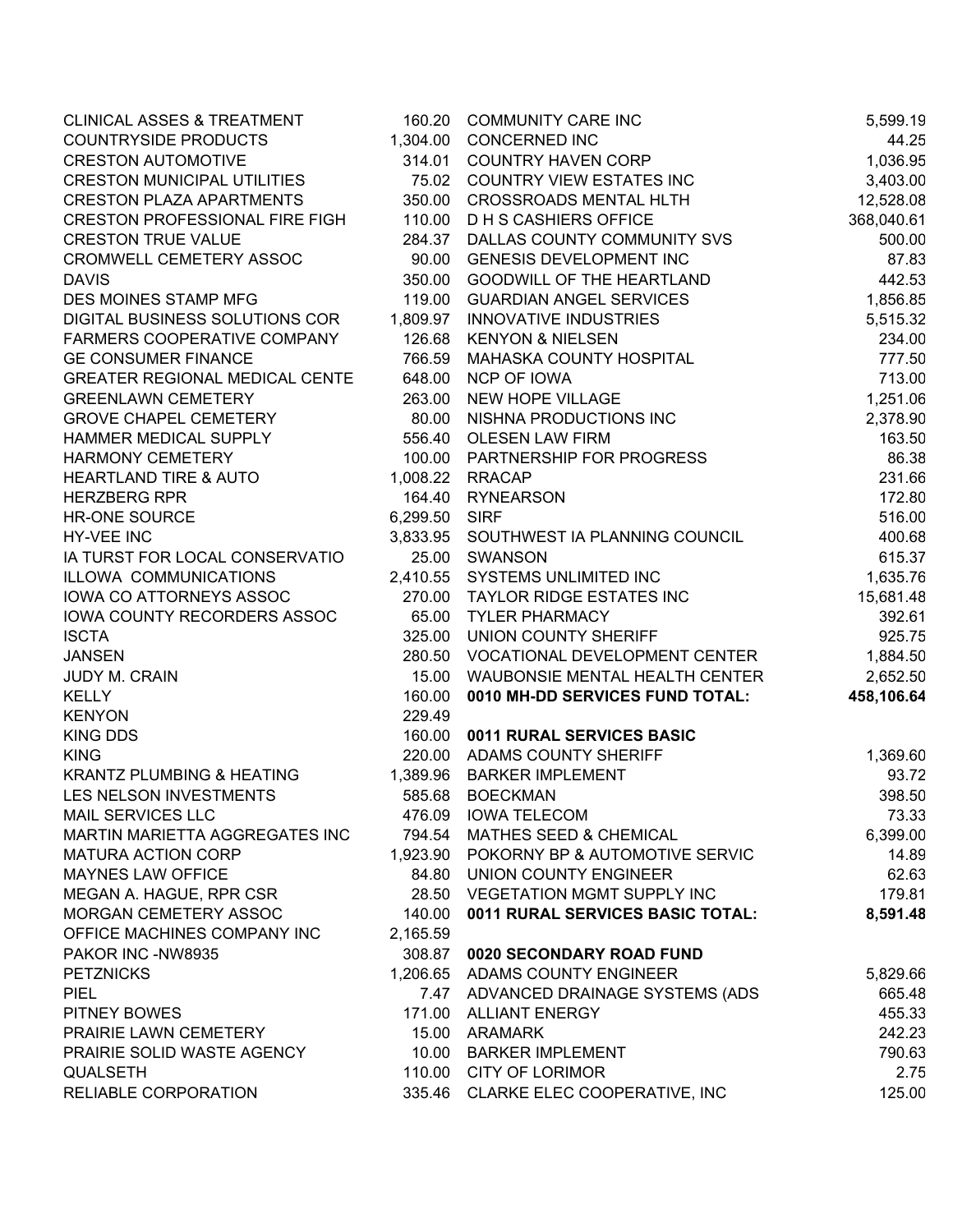| RESERVE ACCOUNT                          |        | 1,331.48 CRESTON MEDICAL CLINIC PC                | 230.00    |
|------------------------------------------|--------|---------------------------------------------------|-----------|
| SCHILDBERG CONSTRUCTION INC              |        | 5,880.08 CRESTON TRUE VALUE                       | 46.57     |
| SCHROEDER LOG HOME SUPPLY INC            |        | 1,030.13 F & M BODY SHOP                          | 120.00    |
| SOUTHERN IA RURAL WATER                  |        | 641.20 FASTENAL COMPANY                           | 41.21     |
| SOUTHWESTERN COMMUNITY                   |        | 178.00 FRANKS SERVICE                             | 885.20    |
| <b>COLLEGE</b>                           |        |                                                   |           |
| ST EDWARD'S CEMETERY                     |        | 80.62 HEARTLAND TIRE & AUTO                       | 57.22     |
| <b>SUTTON</b>                            | 52.17  | <b>HR-ONE SOURCE</b>                              | 1,012.50  |
| <b>THATCHER</b>                          |        | 175.00 ICEA SERVICE BUREAU                        | 71.56     |
| THE PRINT SHOP                           |        | 30.00 IOWA PRISON INDUSTRIES                      | 1,791.60  |
| <b>TYLER TECHNOLOGIES</b>                |        | 5,536.94 IOWA TELECOM                             | 598.23    |
| <b>U S CELLULAR</b>                      | 225.10 | M & M SALES COMPANY                               | 50.64     |
| UNION CO LEC FUND                        |        | 13,521.43 MCCRACKEN                               | 60.00     |
| UNION COUNTY ENGINEER                    | 579.23 | MID-STATES SURVEYING & CONSULT                    | 26,000.00 |
| UNION COUNTY SHERIFF                     | 83.25  | OFFICE MACHINES COMPANY INC                       | 94.02     |
| UNION COUNTY TREASURER                   | 32.00  | O'HALLORAN INTERNATIONAL INC                      | 1,691.69  |
| <b>US POST OFFICE</b>                    |        | 356.20 PETZNICKS                                  | 77.50     |
| WASTE MGMT OF CRESTON                    | 496.83 | SIGNS BY CAC                                      | 798.00    |
| <b>WILLIS</b>                            |        | 450.00 TRANSIT WORKS                              | 2,814.72  |
| 0001 GENERAL BASIC FUND TOTAL:           |        | 73,537.40 0020 SECONDARY ROAD FUND TOTAL:         | 44,551.74 |
| 0002 GENERAL SUPPLEMENTAL                |        | 0027 CONS LAND ACQUIS & C                         |           |
| <b>ADAMS</b>                             |        | 184.38 GARDEN CENTER                              | 4,072.00  |
| AFTON METHODIST CHURCH                   | 100.00 | 0027 CONS LAND ACQUIS & C TOTAL:                  | 4,072.00  |
| ARISPE UNITED METHODIST CHURCH           | 100.00 |                                                   |           |
| <b>BAILEY</b>                            | 136.00 | <b>1510 CAPITAL PROJECTS FUND</b>                 |           |
| <b>BODEN</b>                             | 23.54  | SCHILDBERG CONSTRUCTION INC                       | 683.99    |
| <b>BURKHALTER</b>                        | 116.25 | <b>1510 CAPITAL PROJECTS FUND TOTAL:</b>          | 683.99    |
| <b>CAIN</b>                              | 153.00 |                                                   |           |
| <b>CARLISLE</b>                          | 123.75 | <b>1520 COUNTY CAPITAL PROJECTS BOND FUN</b>      |           |
| <b>CARTER</b>                            | 116.25 | <b>BRADLEY &amp; RILEY PC</b>                     | 72,998.34 |
|                                          | 207.00 |                                                   | 12,916.00 |
| CENTRAL IOWA DETENTION<br><b>CHAPMAN</b> |        | <b>TYLER TECHNOLOGIES</b>                         |           |
|                                          | 178.50 | <b>1520 COUNTY CAPITAL PROJECTS BND TTL:</b>      | 85,914.34 |
| <b>CIHAK</b>                             | 157.50 |                                                   |           |
| <b>CONNER</b>                            | 41.25  | <b>1530 LITIGATION BOND FUND</b>                  | 56.25     |
| <b>CREST BAPTIST CHURCH</b>              | 100.00 | <b>MARLEY</b>                                     |           |
| <b>DAVENPORT</b>                         | 133.13 | <b>1530 LITIGATION BOND FUND TOTAL:</b>           | 56.25     |
| <b>DAVENPORT</b>                         | 201.38 |                                                   |           |
| <b>DENTON</b>                            | 130.75 | <b>1540 CAPITAL PROJECTS ROADS &amp; BRIDGES</b>  |           |
| <b>DILLINGER</b>                         | 161.50 | ENVIRONMENTAL RESOURCE SRVS IN                    | 200.00    |
| <b>EIGHME</b>                            | 195.50 | MURPHY HEAVY CONTRACTING CORP                     | 20,030.50 |
| <b>EYBERG</b>                            | 212.50 | <b>1540 CAPITAL PROJECTS RDS &amp; BRDGS TTL:</b> | 20,230.50 |
| <b>FARGO</b>                             | 123.75 |                                                   |           |
| <b>FILS</b>                              | 161.50 | <b>4000 EMERGENCY MANAGEMENT FUND</b>             |           |
| <b>FULTON</b>                            | 127.50 | AFTON STAR ENTERPRISE                             | 136.50    |
| <b>GAMMELL</b>                           | 153.00 | <b>ALLIANT ENERGY</b>                             | 300.00    |
| <b>GILE</b>                              | 142.50 | <b>CITY OF CRESTON</b>                            | 1,358.08  |
| <b>HUFFMAN</b>                           | 12.00  | <b>CRESTON PUBLISHING CO</b>                      | 78.71     |
| <b>HUFFMAN</b>                           | 24.50  | <b>DUCKWORTH</b>                                  | 94.69     |
| <b>KADING</b>                            | 153.00 | <b>IOWA STATE SAVINGS BANK</b>                    | 3.25      |
| <b>KRUSE</b>                             | 194.25 | <b>IOWA TELECOM</b>                               | 274.01    |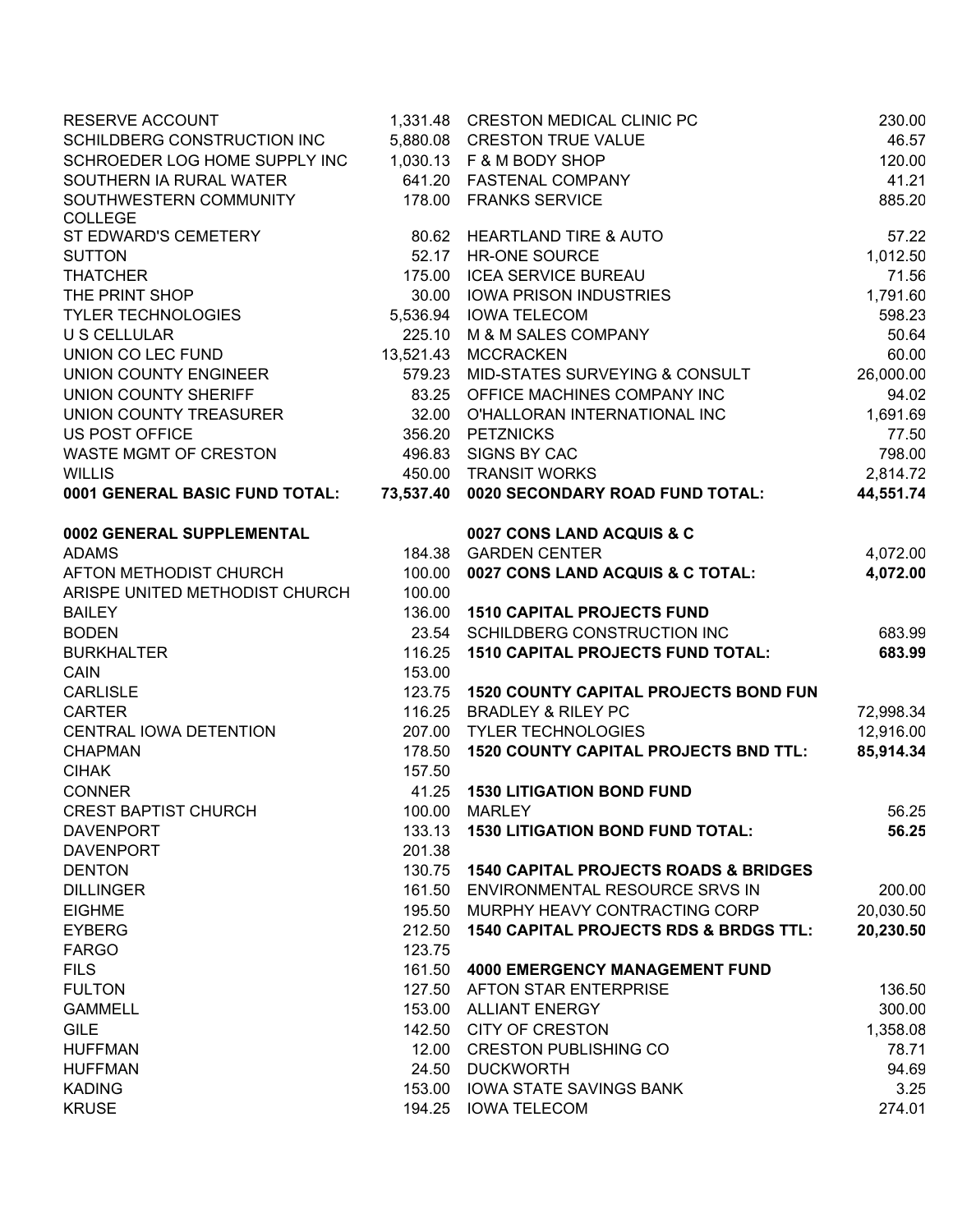| LANG                                |            | 123.75 KSIB                                        | 150.00     |
|-------------------------------------|------------|----------------------------------------------------|------------|
| <b>MC CARTHY</b>                    | 14.00      | 4000 EMERGENCY MGMNT FUND TOTAL:                   | 2,395.24   |
| MC FEE                              | 210.50     |                                                    |            |
| <b>MILLER</b>                       |            | 123.75  4003 EMPOWERMENT                           |            |
| <b>MOBERG</b>                       |            | 12.00 CRESTON SCHOOLS ADMINISTRATION               | 2,919.56   |
| <b>MOORE</b>                        |            | 128.25 DOWNING                                     | 2,329.89   |
| <b>MULLIN</b>                       |            | 123.75 JOYFUL SPARKS PRESCHOOL                     | 949.00     |
| <b>O'DANIELS</b>                    |            | 74.62 MATURA ACTION CORP                           | 3,114.82   |
| <b>PERRY</b>                        |            | 178.50 ST MALACHY PRESCHOOL                        | 200.00     |
| <b>RAYMOND</b>                      |            | 170.00 4003 EMPOWERMENT TOTAL:                     | 9,513.27   |
| RESERVE ACCOUNT                     | 3,750.00   |                                                    |            |
| <b>RICHARDSON</b>                   |            | 123.75 4100 COUNTY ASSESSMENT EXPENSE              |            |
| <b>RIPPERGER</b>                    |            | 126.13 CREDIT BUREAU-ATLANTIC                      | 50.00      |
| SALEM LUTHERAN CHURCH               |            | 100.00 FOSTER                                      | 26.50      |
| <b>SCHLAPIA</b>                     |            | 123.75 LOUDON                                      | 24.00      |
| SECRETARY OF STATE                  |            | 32.50 M & M SALES COMPANY                          | 102.00     |
| <b>SIMPSON</b>                      |            | 126.00 OFFICE DEPOT-CATALOG ORDERS                 | 71.04      |
| <b>SOUTH</b>                        |            | 123.75 4100 COUNTY ASSESSMENT EXPENSE TOTAL:       | 273.54     |
| <b>STEED</b>                        | 127.50     |                                                    |            |
| <b>SUPER 8 MOTEL</b>                |            | 100.00 4960 SANITARY LANDFILL                      |            |
| <b>SUPERTEL INN</b>                 |            | 100.00 AKIN BUILDING CENTER                        | 1.99       |
| <b>TAYLOR</b>                       |            | 127.50 BARKER LEMAR & ASSOC INC                    | 156.25     |
| TRINITY LUTHERAN CHURCH             |            | 100.00 CITY CARTON CO INC                          | 2,647.20   |
| UNION CO HEALTH INSURANC            |            | 29,000.00 CITY OF CRESTON                          | 761.88     |
| <b>WARD</b>                         |            | 84.75 IA DEPT OF NATURAL RESOURCES                 | 11,494.98  |
| <b>WEIS</b>                         |            | 190.25 OFFICE MACHINES COMPANY INC                 | 6.99       |
| <b>WEISSHAAR</b>                    |            | 158.00 SCHILDBERG CONSTRUCTION INC                 | 471.04     |
| <b>WEISSHAAR</b>                    |            | 195.00 U S CELLULAR                                | 59.93      |
| WEISSHARR-MULLIN                    |            | 123.75 WELLMARK BLUE CROSS &                       | 1,733.05   |
| <b>WEST PAYMENT CENTER</b>          |            | 235.00 4960 SANITARY LANDFILL TOTAL:               | 17,333.31  |
|                                     |            | <b>GRAND TOTAL:</b>                                | 774,249.60 |
| <b>FUND RECAP:</b>                  |            |                                                    |            |
| 0001 - GENERAL BASIC FUND           | 73,537.40  | <b>1520 - COUNTY CAPITAL PROJECTS BOND</b>         | 85,914.34  |
| 0002 - GENERAL SUPPLEMENTAL         | 40,070.93  | <b>1530 - LITIGATION BOND FUND</b>                 | 56.25      |
| 0004 - LAW ENFORCEMENT CENTER       | 8,918.97   | <b>1540 - CAPITAL PROJECTS ROADS &amp; BRIDGES</b> | 20,230.50  |
| 0010 - MH-DD SERVICES FUND          | 458,106.64 | <b>4000 - EMERGENCY MANAGEMENT FUND</b>            | 2,395.24   |
| 0011 - RURAL SERVICES BASIC         | 8,591.48   | 4003 - EMPOWERMENT                                 | 9,513.27   |
| 0020 - SECONDARY ROAD FUND          |            | 44,551.74 4100 - COUNTY ASSESSMENT EXPENSE         | 273.54     |
| 0027 - CONS LAND ACQUIS & C         |            | 4,072.00 4960 - SANITARY LANDFILL                  | 17,333.31  |
| <b>1510 - CAPITAL PROJECTS FUND</b> |            | 683.99 GRAND TOTAL                                 | 774,249.60 |

**BID LETTING FOR PROJECT # L-IA8331-03-73-88:** Three bids where opened for the Streambank stabilization project west of Shannon City are as follows: Murphy Heavy Contracting Corp, Anita, IA \$436,840.00 TEK Builders, Mount Ayr, IA for \$185,782.10 Herberger Construction, Indianola, IA for \$241,426.90. The estimate for Project Number L-IA8331-03—73-88 was \$91,340.

**BID LETTING FOR PROJECT #L-510-73-88:** Four bids where opened for a bridge replacement project on Quail Avenue northeast of Afton are as follows: Godbersen-Smith Construction, Ida Grove, IA -\$308,621.88 Cunningham-Reis Company, Van Meter, IA - \$ 263,141.25 Dixon Construction Company, Correctionville, IA - \$264,552.22 Herberger Construction Company, Indianola, IA - \$289,245.00. The estimate for Project Number L-510—73-88 was \$310,000.